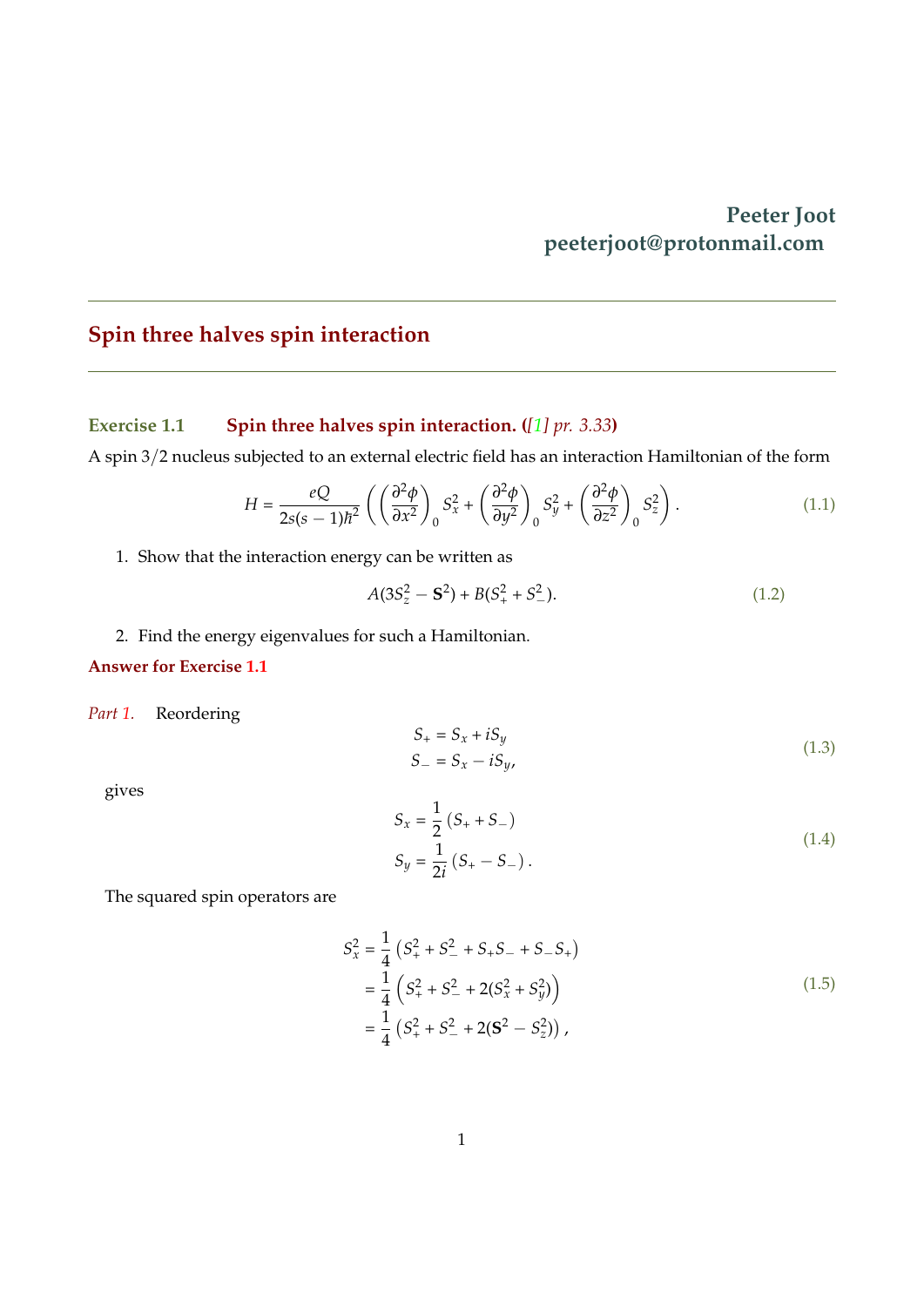$$
S_y^2 = -\frac{1}{4} \left( S_+^2 + S_-^2 - S_+ S_- - S_- S_+ \right)
$$
  
=  $-\frac{1}{4} \left( S_+^2 + S_-^2 - 2(S_x^2 + S_y^2) \right)$   
=  $-\frac{1}{4} \left( S_+^2 + S_-^2 - 2(S^2 - S_z^2) \right).$  (1.6)

This gives

$$
H = \frac{eQ}{2s(s-1)\hbar^2} \left(\frac{1}{4} \left(\frac{\partial^2 \phi}{\partial x^2}\right)_0 (S_+^2 + S_-^2 + 2(S^2 - S_z^2)) - \left(\frac{\partial^2 \phi}{\partial y^2}\right)_0 (S_+^2 + S_-^2 - 2(S^2 - S_z^2)) + \left(\frac{\partial^2 \phi}{\partial z^2}\right)_0 S_z^2\right)
$$
  

$$
= \frac{eQ}{2s(s-1)\hbar^2} \left(\frac{1}{4} \left(\left(\frac{\partial^2 \phi}{\partial x^2}\right)_0 - \left(\frac{\partial^2 \phi}{\partial y^2}\right)_0\right) (S_+^2 + S_-^2) + \frac{1}{2} \left(\left(\frac{\partial^2 \phi}{\partial x^2}\right)_0 + \left(\frac{\partial^2 \phi}{\partial y^2}\right)_0\right) S^2 + \left(\left(\frac{\partial^2 \phi}{\partial z^2}\right)_0 - \frac{1}{2} \left(\frac{\partial^2 \phi}{\partial x^2}\right)_0 - \frac{1}{2} \left(\frac{\partial^2 \phi}{\partial y^2}\right)_0\right) S_z^2\right).
$$
 (1.7)

For a static electric field we have

$$
\nabla^2 \phi = -\frac{\rho}{\epsilon_0},\tag{1.8}
$$

but are evaluating it at a point away from the generating charge distribution, so  $\nabla^2 \phi = 0$  at that point. This gives

$$
H = \frac{eQ}{4s(s-1)\hbar^2} \left(\frac{1}{2} \left( \left(\frac{\partial^2 \phi}{\partial x^2}\right)_0 - \left(\frac{\partial^2 \phi}{\partial y^2}\right)_0 \right) \left(S_+^2 + S_-^2\right) + \left( \left(\frac{\partial^2 \phi}{\partial x^2}\right)_0 + \left(\frac{\partial^2 \phi}{\partial y^2}\right)_0 \right) \left(S_-^2 - 3S_z^2\right) \right),\tag{1.9}
$$

so

$$
A = -\frac{eQ}{4s(s-1)\hbar^2} \left( \left( \frac{\partial^2 \phi}{\partial x^2} \right)_0 + \left( \frac{\partial^2 \phi}{\partial y^2} \right)_0 \right) \tag{1.10}
$$

$$
B = \frac{eQ}{8s(s-1)\hbar^2} \left( \left( \frac{\partial^2 \phi}{\partial x^2} \right)_0 - \left( \frac{\partial^2 \phi}{\partial y^2} \right)_0 \right). \tag{1.11}
$$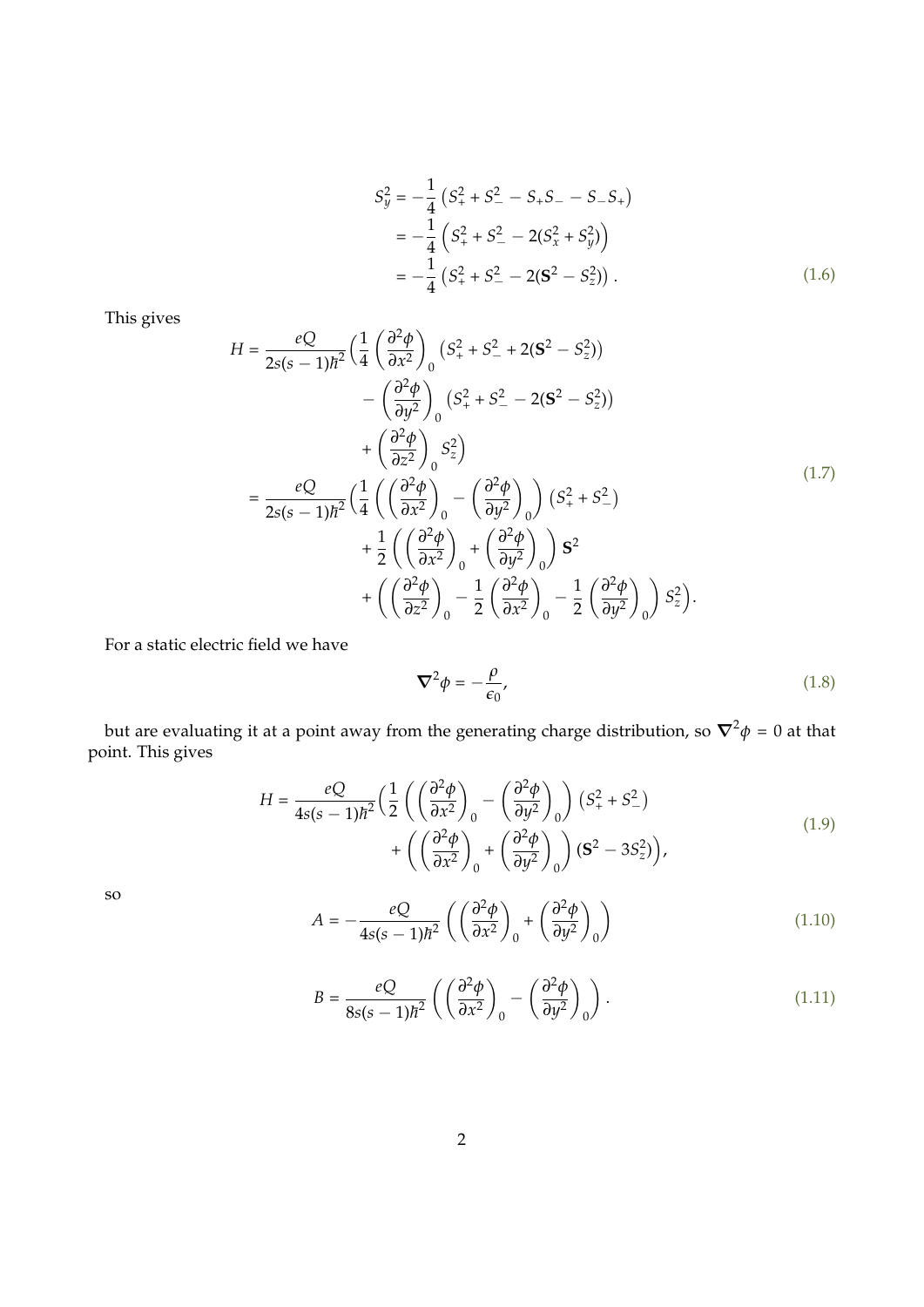*Part [2.](#page-0-2)* Using sakuraiProblem3.33.nb, matrix representations for the spin three halves operators and the Hamiltonian were constructed with respect to the basis  $\{|3/2\rangle, |1/2\rangle, |-1/2\rangle, |-3/2\rangle\}$ 

$$
S_{+} = \hbar \begin{bmatrix} 0 & \sqrt{3} & 0 & 0 \\ 0 & 0 & 2 & 0 \\ 0 & 0 & 0 & \sqrt{3} \\ 0 & 0 & 0 & 0 \end{bmatrix}
$$
  
\n
$$
S_{-} = \hbar \begin{bmatrix} 0 & 0 & 0 & 0 \\ \sqrt{3} & 0 & 0 & 0 \\ 0 & 2 & 0 & 0 \\ 0 & 0 & \sqrt{3} & 0 \end{bmatrix}
$$
  
\n
$$
S_{x} = \hbar \begin{bmatrix} 0 & \sqrt{3}/2 & 0 & 0 \\ \sqrt{3}/2 & 0 & 1 & 0 \\ 0 & 1 & 0 & \sqrt{3}/2 \\ 0 & 0 & \sqrt{3}/2 & 0 \end{bmatrix}
$$
  
\n
$$
S_{y} = i\hbar \begin{bmatrix} 0 & -\sqrt{3}/2 & 0 & 0 \\ \sqrt{3}/2 & 0 & -1 & 0 \\ 0 & 1 & 0 & -\sqrt{3}/2 \\ 0 & 0 & \sqrt{3}/2 & 0 \end{bmatrix}
$$
  
\n
$$
S_{z} = \frac{\hbar}{2} \begin{bmatrix} 3 & 0 & 0 & 0 \\ 0 & 1 & 0 & 0 \\ 0 & 0 & -1 & 0 \\ 0 & 0 & 0 & -3 \end{bmatrix}
$$
  
\n
$$
H = \begin{bmatrix} 3A & 0 & 2\sqrt{3}B & 0 \\ 0 & -3A & 0 & 2\sqrt{3}B \\ 2\sqrt{3}B & 0 & -3A & 0 \\ 0 & 2\sqrt{3}B & 0 & 3A \end{bmatrix}.
$$
 (1.12)

The energy eigenvalues were found to be

$$
E = \pm \hbar^2 \sqrt{9A^2 + 12B^2},\tag{1.13}
$$

with two fold degeneracies for each eigenvalue.